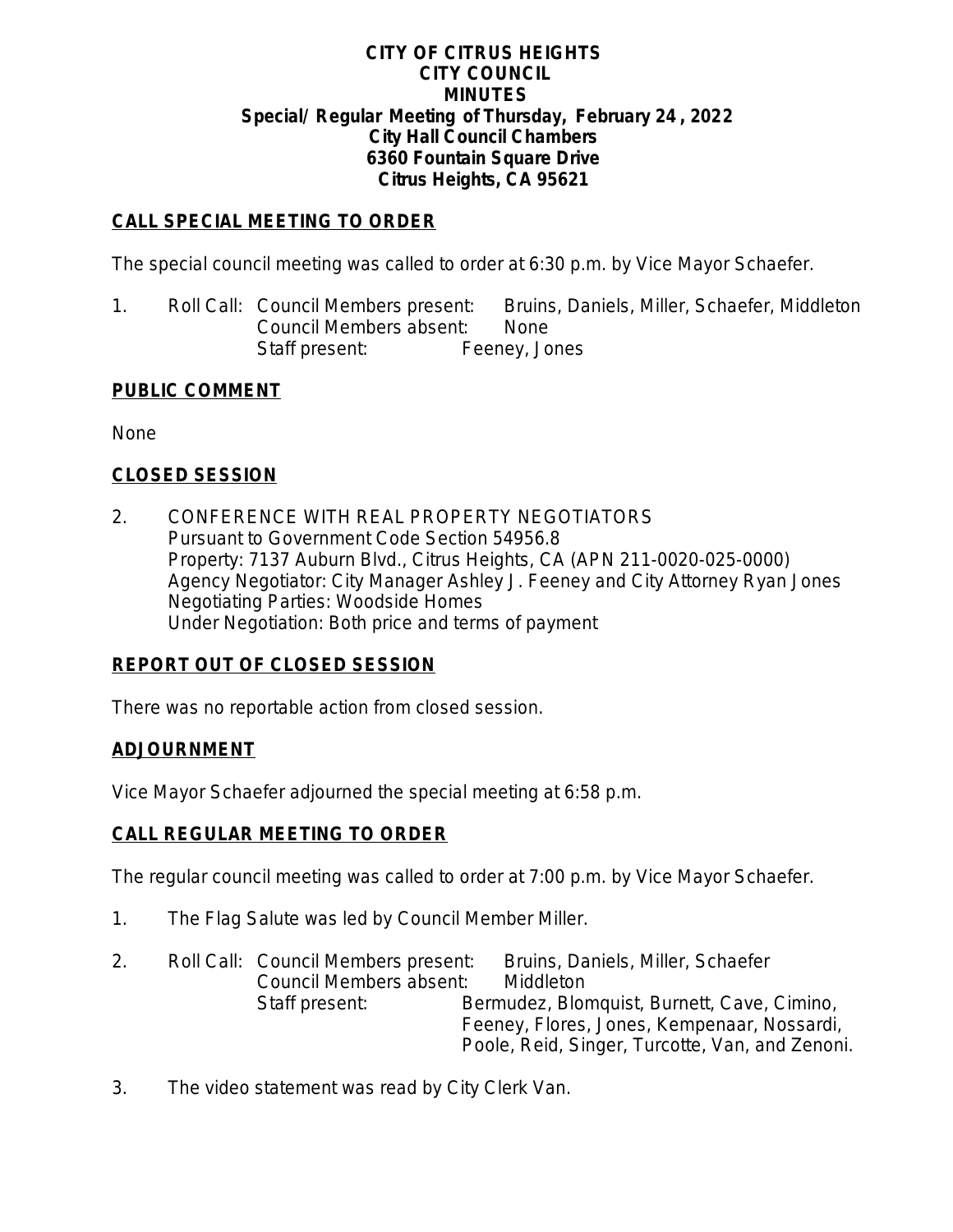### **APPROVAL OF AGENDA**

ACTION: On a motion by Council Member Miller, seconded by Council Member Bruins, the City Council approved the agenda.

| AYES:   | Bruins, Daniels, Miller, Schaefer |
|---------|-----------------------------------|
| NOES:   | <b>None</b>                       |
| ABSENT: | <b>Middleton</b>                  |

#### **COMMENTS BY COUNCIL MEMBERS AND REGIONAL BOARD UPDATES**

Council Member Bruins attended the Police Activities League corn hole tournament. Council Member Bruins spoke at the CHASEN Neighborhood Association meeting, which covered areas 7, 8, and 9. She recently attended the Auburn Boulevard Business Association meeting. Council Member Bruins provided an update from the Sacramento Area Sewer District and Regional Sanitation Board Meeting.

Council Member Daniels provided an update from the Sacramento Metro Air Quality District board meeting.

Council Member Miller provided an update from the Regional Transit board meeting. Council Member Miller provided an update from the Sunrise MarketPlace board meeting.

Vice Mayor Schaefer recently spoke at the Neighborhood Association meeting for area 5. He also provided an update from the Sacramento Public Library Authority meeting.

#### **PUBLIC COMMENT**

City Clerk Van read a comment from Roger Johnson, "At the last City Council Meeting the Council voted to approve the July 01, 2022, Fee Increase for Republic Services. Since then, a \$15 Million check was given to Citrus Heights, presented by Ami Bera: Federal Funding. Please reconsider the Fee Increase, using \$2 Million of the \$15 Million, giving thousands of your constituents some "economic relief"; especially seniors, veterans and lower income households on "fixed incomes"."

#### **CONSENT CALENDAR**

- 4. **SUBJECT**: Approval of Minutes **RECOMMENDATION** : Approve the Minutes of the Regular Meeting of February 10, 2022
- 5. **SUBJECT**: Renewal of Sacramento Abandoned Vehicle Services Authority (SAVSA) Program **STAFF:** A. Turcotte/ C. Burnett **RECOMMENDATION** : Adopt Resolution No. 2022-015, A Resolution of the City Council of the City of Citrus Heights, California, Renewing the Sacramento County Abandoned Vehicle Abatement Program and Approve the Proposed Abandoned Vehicle Abatement Tax Measure Ballot Language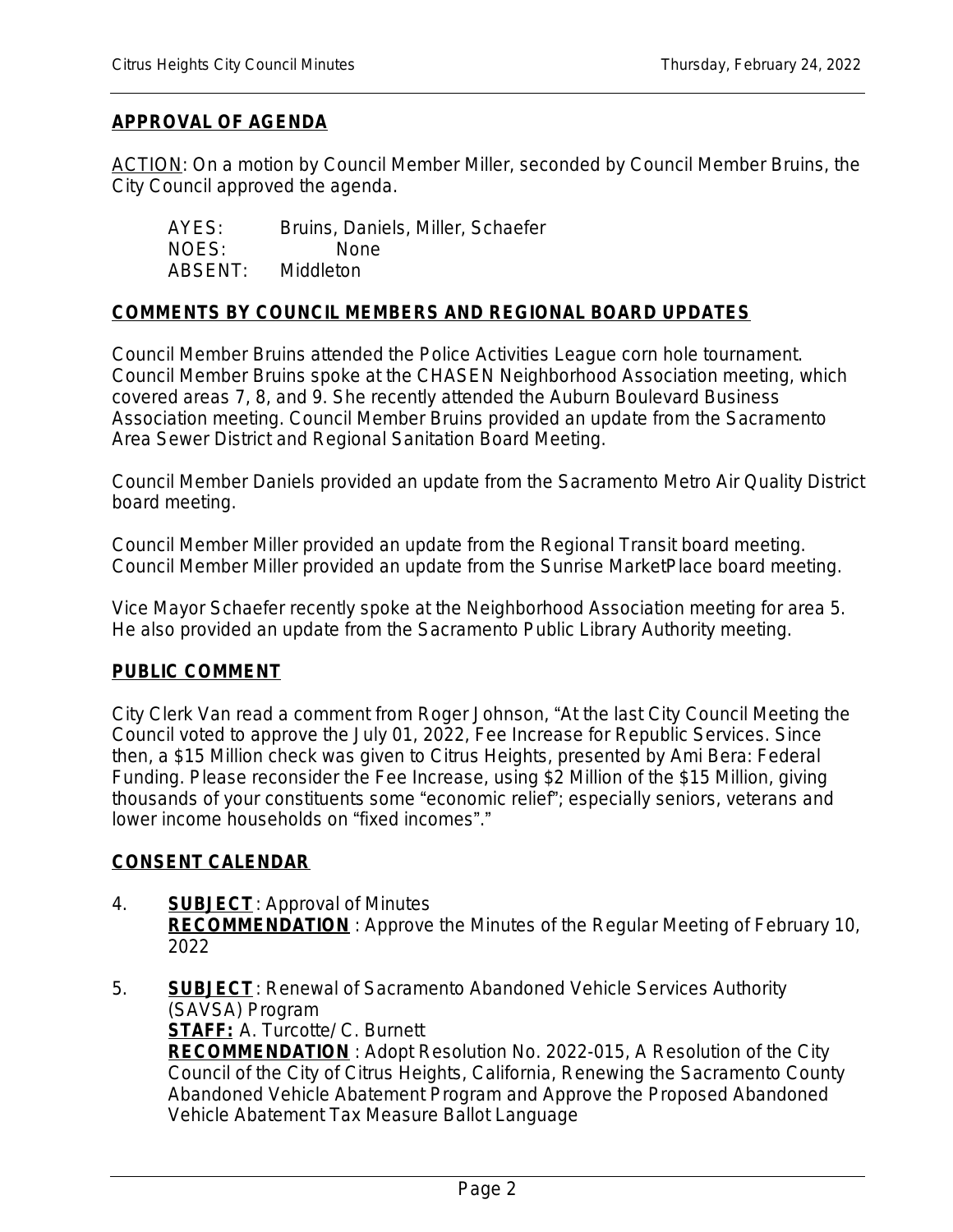- 6. **SUBJECT**: Approval of the Final Subdivision Map and Subdivision Improvement Agreement for Auburn Heights Subdivision **STAFF:** R. Cave/ L. Blomquist/ A. Flores **RECOMMENDATION** : Adopt Resolution No. 2022-016, A Resolution of the City Council of the City of Citrus Heights, California, Approving the Final Subdivision Map and Subdivision Improvement Agreement for Auburn Heights Subdivision
- 7. **SUBJECT**: Adopt 2021 Local Hazard Mitigation Plan Update **STAFF:** R. Cave/ L. Blomquist **RECOMMENDATION** : Adopt Resolution No. 2022-017, A Resolution of the City Council of the City of Citrus Heights, California, Adopting the 2021 Sacramento County Local Hazard Mitigation Plan Update

Vice Mayor Schaefer announced he would not be voting on Consent Calendar Item 6 due to a conflict of interest as he voted on the item as a member of the Planning Commission.

ACTION: On a motion by Council Member Miller, seconded by Council Member Bruins, the City Council adopted Consent Calendar Items as follows:

Items 4, 5, and 7:

| AYES:   | Bruins, Daniels, Miller, Schaefer |
|---------|-----------------------------------|
| NOES:   | <b>None</b>                       |
| ABSENT: | Middleton                         |

Item 6:

| AYES:    | Bruins, Daniels, Miller |
|----------|-------------------------|
| NOES:    | <b>None</b>             |
| ABSTAIN: | Schafer (recused)       |
| ABSENT:  | Middleton               |

## **PUBLIC HEARING**

- 8. **SUBJECT**: Zoning Code Updates **STAFF:** C. Kempenaar/ A. Bermudez/ E. Singer **RECOMMENDATION** : The following is recommended;
	- a. Move to Determine the Proposed Amendments are Exempt from California Environmental Quality Act (CEQA) under Section 1561(b)(3) of the Guidelines; and
	- b. Move to Introduce for First Reading, Read by Title Only and Waive the Full Reading of Ordinance 2022 - 001, as Shown in Attachment 1, an Ordinance of the City Council of the City of Citrus Heights Amending Various Section of Chapter 106 of the Citrus Heights Municipal Code (Zoning Code Section)

Associate Planner Singer provided Council with an overview of the proposed Zoning Code amendments. Amendments include commercial fencing, tree protection and mitigation, use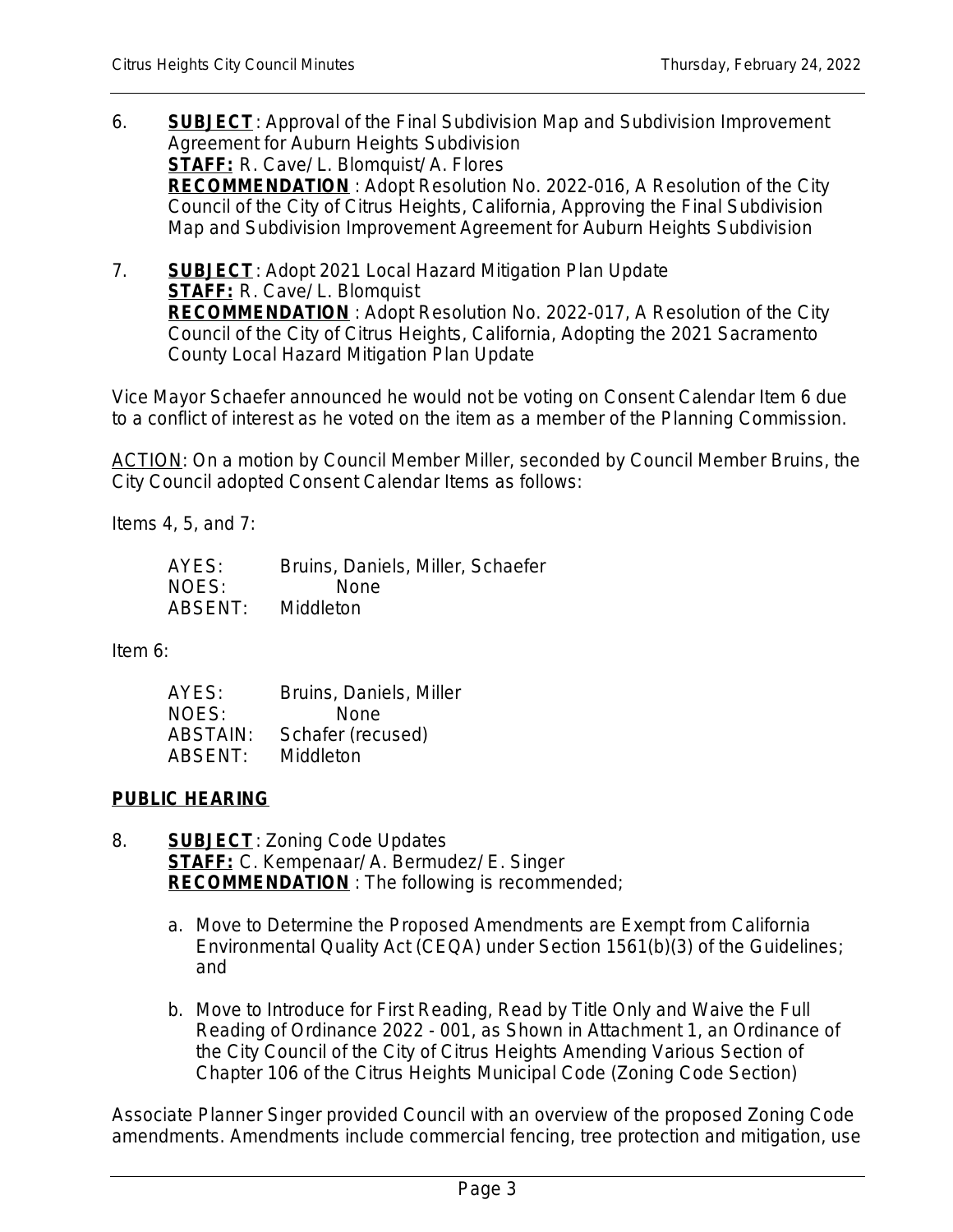permits, and various minor clarification updates. He also noted an amended ordinance was distributed to Council that struck language regarding pervious surfaces requirements from the ordinance.

Council Member comments and discussion followed.

Vice Mayor Schaefer opened the public hearing at 7:24 p.m. Hearing no public comments, he closed the public hearing.

ACTION: On a motion by Council Member Bruins, seconded by Council Member Miller, the City Council moved to determine the Proposed Amendments are Exempt from California Environmental Quality Act (CEQA) under Section 1561(b)(3) of the Guidelines.

> AYES: Bruins, Daniels, Miller, Schaefer NOES: None ABSENT: Middleton

ACTION: On a motion by Council Member Bruins, seconded by Vice Mayor Schaefer, the City Council moved to Introduce for First Reading, Read by Title Only and Waive the Full Reading of Ordinance 2022 - 001, as Shown in Attachment 1, an Ordinance of the City Council of the City of Citrus Heights Amending Various Section of Chapter 106 of the Citrus Heights Municipal Code (Zoning Code Section) as amended.

> AYES: Bruins, Daniels, Miller, Schaefer NOES: None ABSENT: Middleton

#### **7:30 P.M. PUBLIC HEARING**

- 9. **SUBJECT**: Public Hearing #2 on the Redistricting Process **STAFF:** A. Van **RECOMMENDATION** : The following is recommended;
	- a. Receive a presentation from the City's Demographic Consulting Firm, National Demographics Corporation (NDC); and
	- b. Hold a Public Hearing to Review Draft Maps and Receive Public Input Regarding the Composition of District Boundaries

City Clerk Van introduced the item. This is the second of four public hearings that will engage residents and community members in the redistricting process. Van stated that the City did not receive any draft maps from the public. Staff will host a public workshop on March 3, 2022 from 5:30-7:00 p.m. to give the public an opportunity to engage in the redistricting process.

Robert McEntire with NDC introduced the process of re-districting and introduced the proposed draft map. McEntire discussed the goal of laying the foundation for the redistricting process, which includes following guidelines from federal laws, state criteria for cities, and other traditional redistricting principles. McEntire explained that given the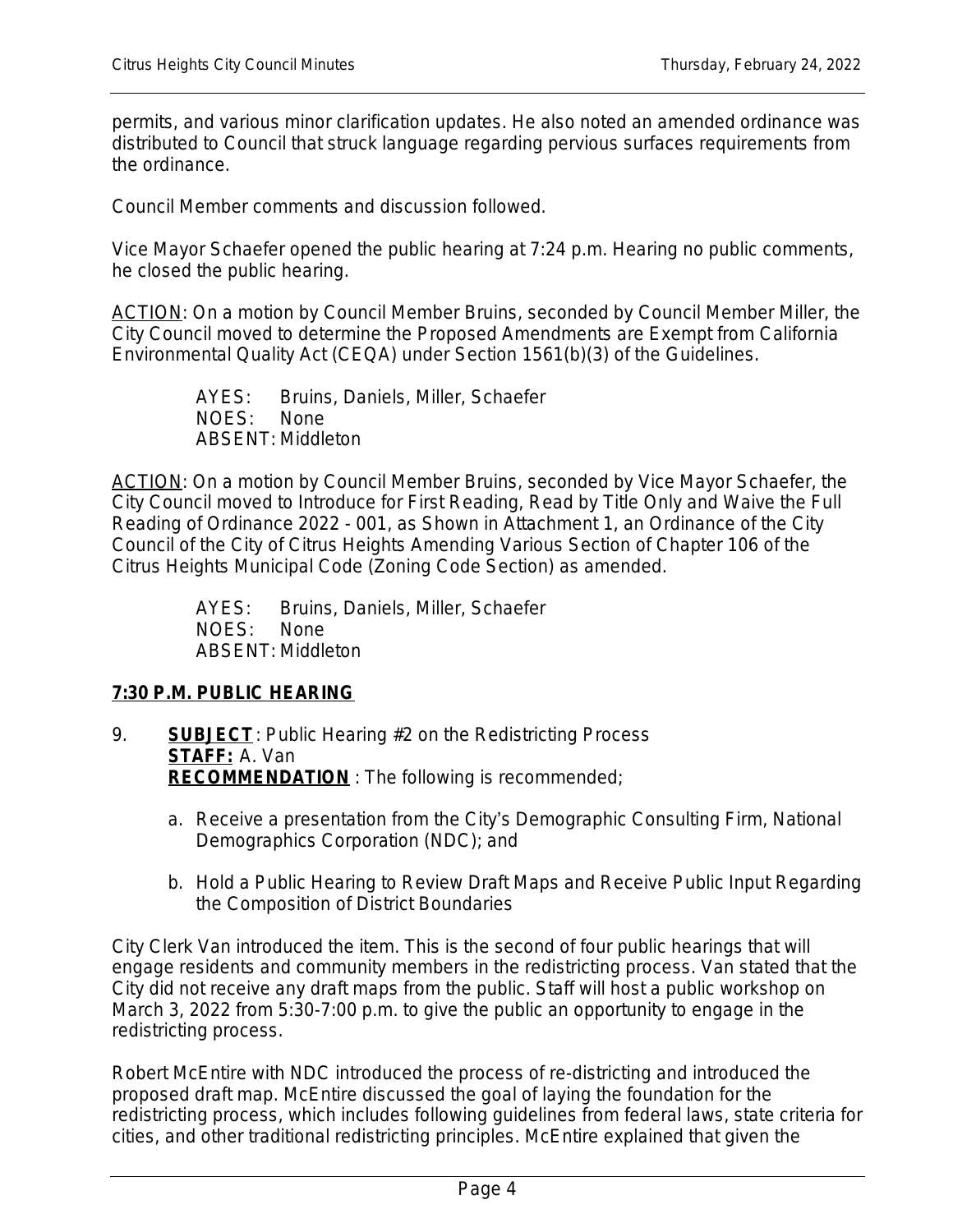updated census data, current district boundaries are legally compliant and are reflected in the proposed draft map. Current district boundaries reflect correct population balancing, which aligns with state and federal criteria. Each of the five districts should be equal and contain about 17,570 people. The goal of the second public hearing is to view the draft map from NDC and receive feedback from Council.

Vice Mayor Schaefer opened the public hearing at 7:43 p.m.

#### **PUBLIC COMMENT**

Michael Lagomarsino addressed the City Council stating his support of using the existing district map. He states that as long as our district number remain within the 5% threshold, the districts should remain the same. When the City initially transitioned to district based elections, he was concerned with his district being divided by the freeway, but it has proven to work. He stated that in 2030 with the number of housing development projects currently and potentially underway, then that should be a time to redraw district boundaries.

Hearing no other public comments, Vice Mayor Schaefer closed the public hearing at 7:45 p.m.

Council Member Daniels expressed concern regarding the future potential growth, at the very bottom of the blue area with the Mitchell Farms of about 260 homes. I'm hoping that in District 1 at the northwest side that Roseville Pointe comes in at some point over the next few years and that could be maybe 200 homes. On District 5 our future anticipated growth with the mall could be about 2000 homes there and that's not going to happen in the next year or two but it is definitely likely to happen on some level over a relatively short time, hopefully. When you look at District 1 on the numbers side I believe it is under so that might get it a little closer to parity. But when I look at the blue area it is a little over already and we are looking at adding 400 people or so and when I look at District 5 it is the same situation and so if we wanted to think about that and wanted to keep that in mind, one thing that we might be able to do is cut District 5 where I believe that is Arcade Creek. And so as we get information back I'd like to see some numbers on what happens to District 4 if we include the area within District 5 that goes down to arcade creek the far north creek area and just see what that number looks like and see if we want to weight that with the issue of what's going to happen at the mall.

Council Member Miller I guess we would have to figure if it was going to happen in less than 10 years.

No further discussion or direction was given.

#### **REGULAR CALENDAR**

10. **SUBJECT**: Fiscal Year 2021-22 Mid-Year Budget Adjustment and Financial Forecast Update **STAFF:** B. Zenoni/ T. Nossardi **RECOMMENDATION** : Adopt Resolution No. 2022-018, A Resolution of the City Council of the City of Citrus Heights, California, Approving Amendments to the Fiscal Year 2021-22 Budget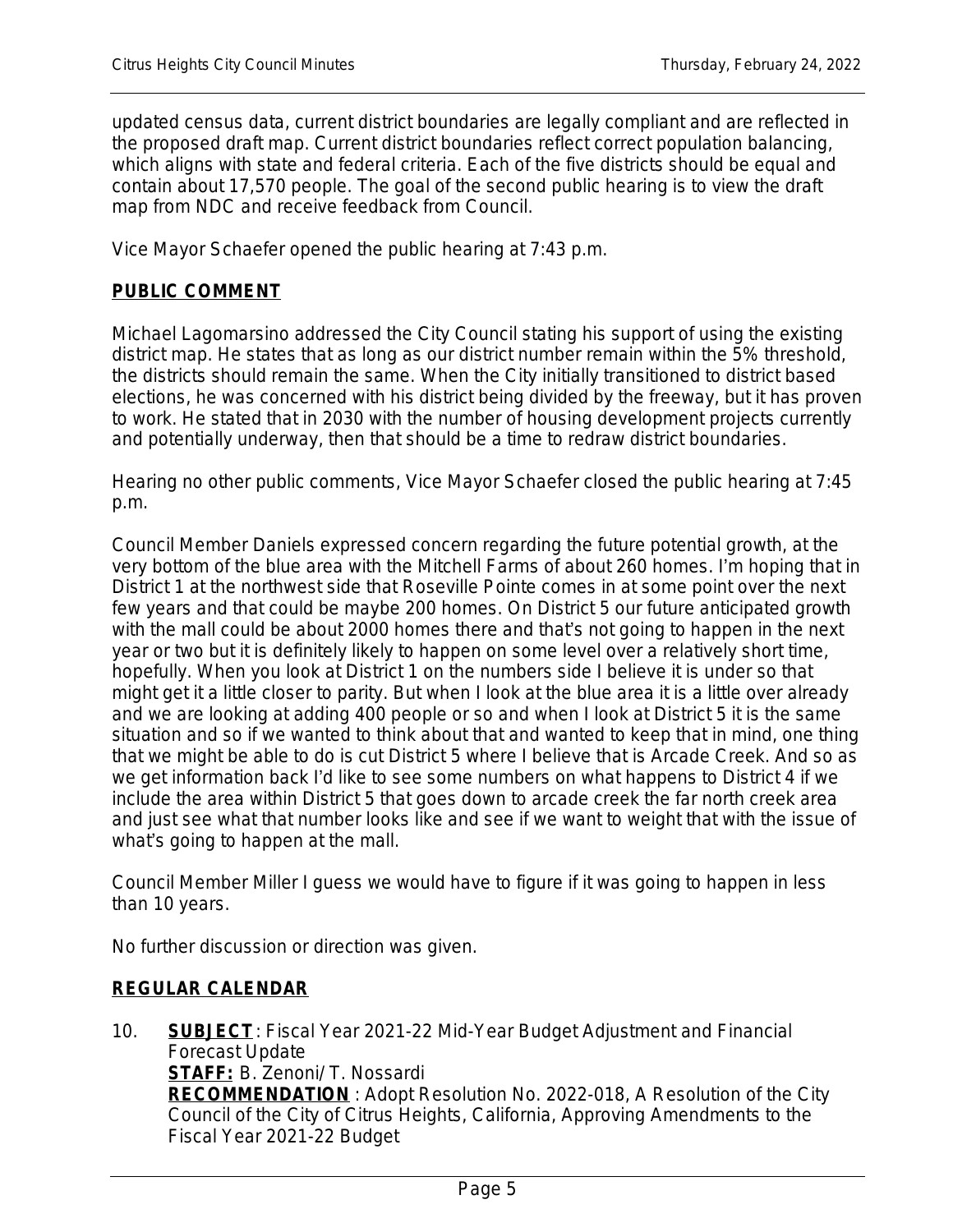Interim Administrative Services Director Zenoni provided Council with a Fiscal year 2021- 2022 Mid-Year Budget Review. Zenoni provided an update on the general fund and the funding received from the American Rescue Plan Act. The City's sales tax revenue, motor vehicle in-lieu fees, and building activity has brought in higher revenue than initially anticipated. Two areas in the general fund, red light camera fines and Community Center rentals, have brought in less than what was originally expected. Proposed adjustments include allocations to risk management to cover rising insurance premiums, nondepartmental expenditures, and the Police Department for body worn cameras. The revised budget reflects a projected savings of \$1.4 million and will generate a projected \$2.9 million operating surplus. Zenoni discussed the funding received from the American Rescue Plan Act. In June, staff allocated \$2.5 million for Police Department staffing. Zenoni provided an update on the Financial Forecast, which promoted fiscal responsibility and planning. This forecast allows staff to identify potential issues with the budget and also develop a corrective action plan. The forecast estimate is based on current financial information.

Council comments and discussion followed.

ACTION: On a motion by Council Member Bruins, seconded by Council Member Daniels, the City Council adopted Resolution No. 2022-018, A Resolution of the City Council of the City of Citrus Heights, California, Approving Amendments to the Fiscal Year 2021-22 Budget.

> AYES: Bruins, Daniels, Miller, Schaefer NOES: None ABSENT: Middleton

# **DEPARTMENT REPORTS**

11. **SUBJECT**: Homeless Navigator Update **DEPARTMENT:** Police Department

Sargent Cimino introduced the City's new Homeless Navigator Gabriella Yost, with Sacramento Self Help Housing. Yost began serving the City of Citrus Heights in September 2021 after serving Rancho Cordova. The homeless navigator provided outreach and services to those experiencing homelessness or at risk of losing their housing. Since beginning with the City, Yost has provided general services to 78 individuals, provided 17 individuals with shelter, and has housed 14 households. She shared statistics from 2021, which includes 184 individuals provided with general services, 35 individuals were provided with shelter, and 45 individuals were housed. Yost also shared two success stories in which she was able to get a client into a recovery program and house a different client and reunify them with their children.

## **CITY MANAGER ITEMS**

City Manager Feeney informed Council that the COVID-19 Small Business Grant Program launched on March 10. He also shared that COVID-19 cases have decreased in Sacramento County.